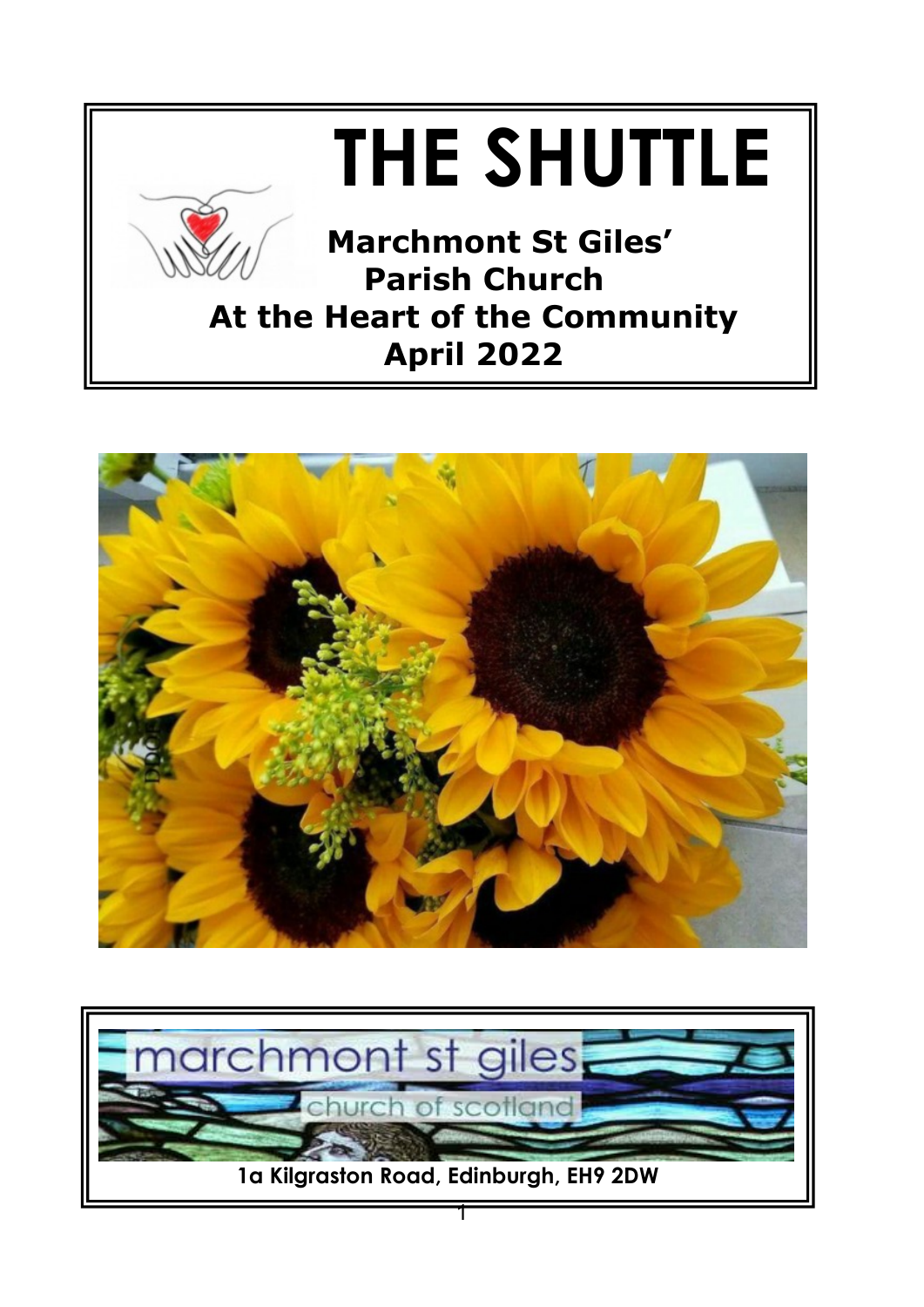# **Meeting Matters**

#### Facebook Live : **Thought for the day - Lent** 10am Monday to Friday Zoom : **Lent Bible Study** 12.30pm & 7.30pm Wednesday

Email [kkcampbell@churchofscotland.org.uk](mailto:kkcampbell@churchofscotland.org.uk) for Zoom links

# **April**

- 10 9.30 Junior Church
	- 10.30 Morning Worship
- 14 19.00 Maundy Thursday Service Morningside United<br>15 19.00 Good Friday Service Marchmont St Giles'
- 15 19.00 Good Friday Service Marchmont St Giles'
- 16 19.00 Taizé Service
- 17 9.30 Junior Church
	- 10.30 Celebration of Easter Day and Holy Communion.
- 24 9.30 Junior Church
	- 10.30 Morning Worship

### **May**

- 1 9.30 Junior Church on Zoom 10.30 Morning Worship Closing date for material for the next issue of The Shuttle 8 9.30 Junior Church on Zoom
	- 10.30 Morning Worship

# **Front page -**

Sunflowers are spectacular, highly productive and a major agricultural export of Ukraine. They are also the national flower of Ukraine and are a powerful symbol of the resistance of the Ukrainian people to the invasion by Russia. Russia and Ukraine between them produce 60 per cent of the world's sunflower oil.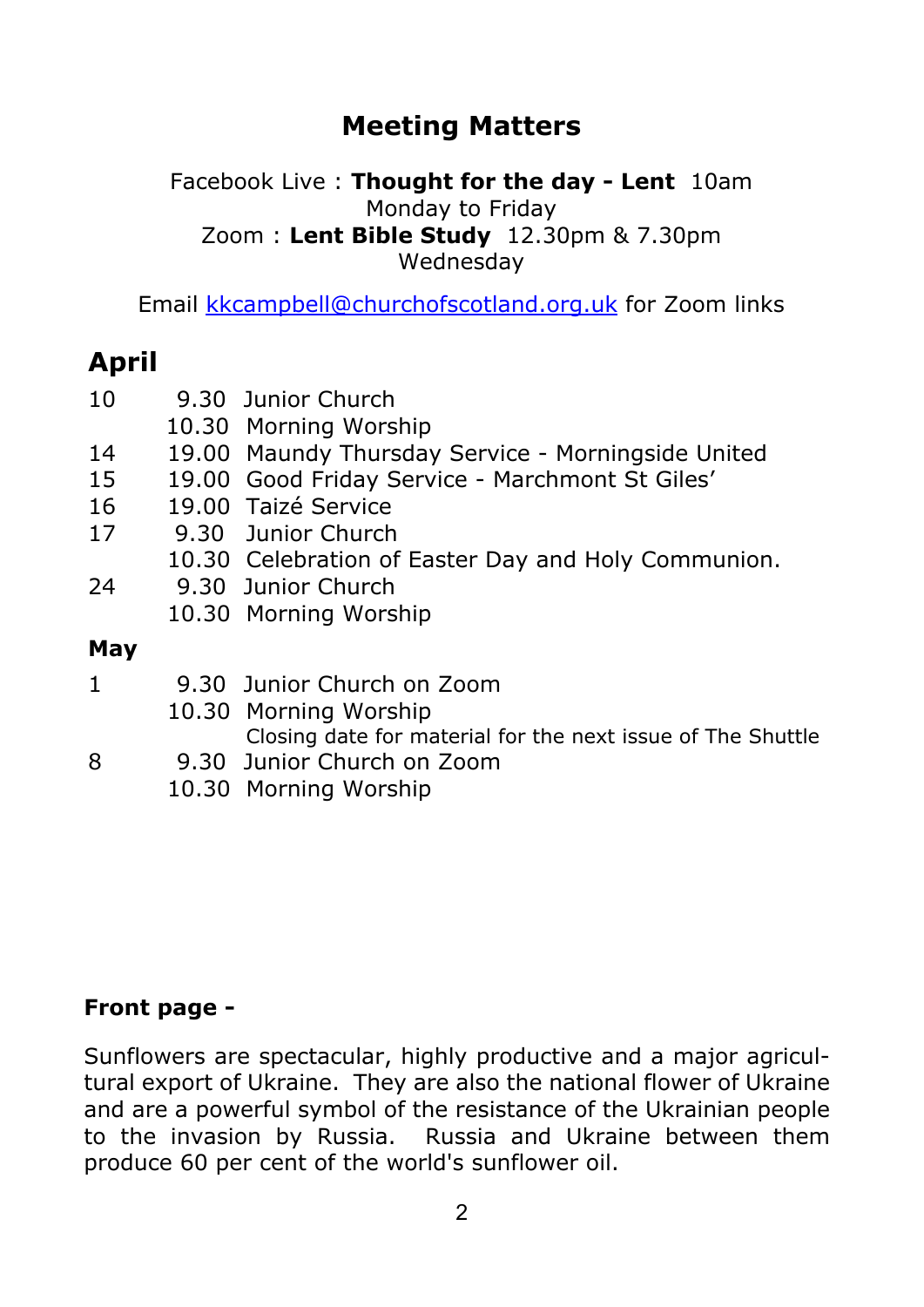# **Reflections**

The angel said to the women, "Do not be afraid; I know that you are looking for Jesus who was crucified. He is not here; for he has been raised, as he said" (Matthew 28, 5-6).

In Church this year you will hear the traditional Christian greeting, which you hear every year: "Christ is risen! He is risen indeed!"

As I am preparing for Easter, this affirmation of hope in life feels quite strange as we watch and read about the events of Ukraine. Our prayers are with them as is our support. We have taken clothes to the Ukrainian Church in Edinburgh and I know many of you have been generous in your support of them online.

Far closer to home we are still contending with the Pandemic and so many people I know are living with illness at the moment. The world and our lives are still tilted and have not yet got to a place which we could call normal.

Easter will still be affected this year. Easter services will happen and Communion will still be celebrated, but not as we might have done in the past. We are now in a position to choose not to wear a mask, but the individual cup, the passing of the plate both for bread and for our offering will have to wait for another time.

Soon you will hear more about the Presbytery Plan. Each Church in Scotland is being asked to work more closely with its neighbours. We are being asked to work with St Catherine's Argyle and Morningside United. The Session Clerk, Treasurer and a few representatives will be meeting with the Presbytery soon about what this means. It leads to uncertainty, but we are asked to maintain hope and perhaps even wonder what the future could bring in a positive way.

Since the splits in the Church of Scotland and coming together again in 1843 and 1929 there have been too many buildings. This challenge has not bee addressed before and so we are the ones whose challenge it is to do something about it. It will require respect, humility, generosity and imagination and Christian friendship, all of which we have here in this community of faith.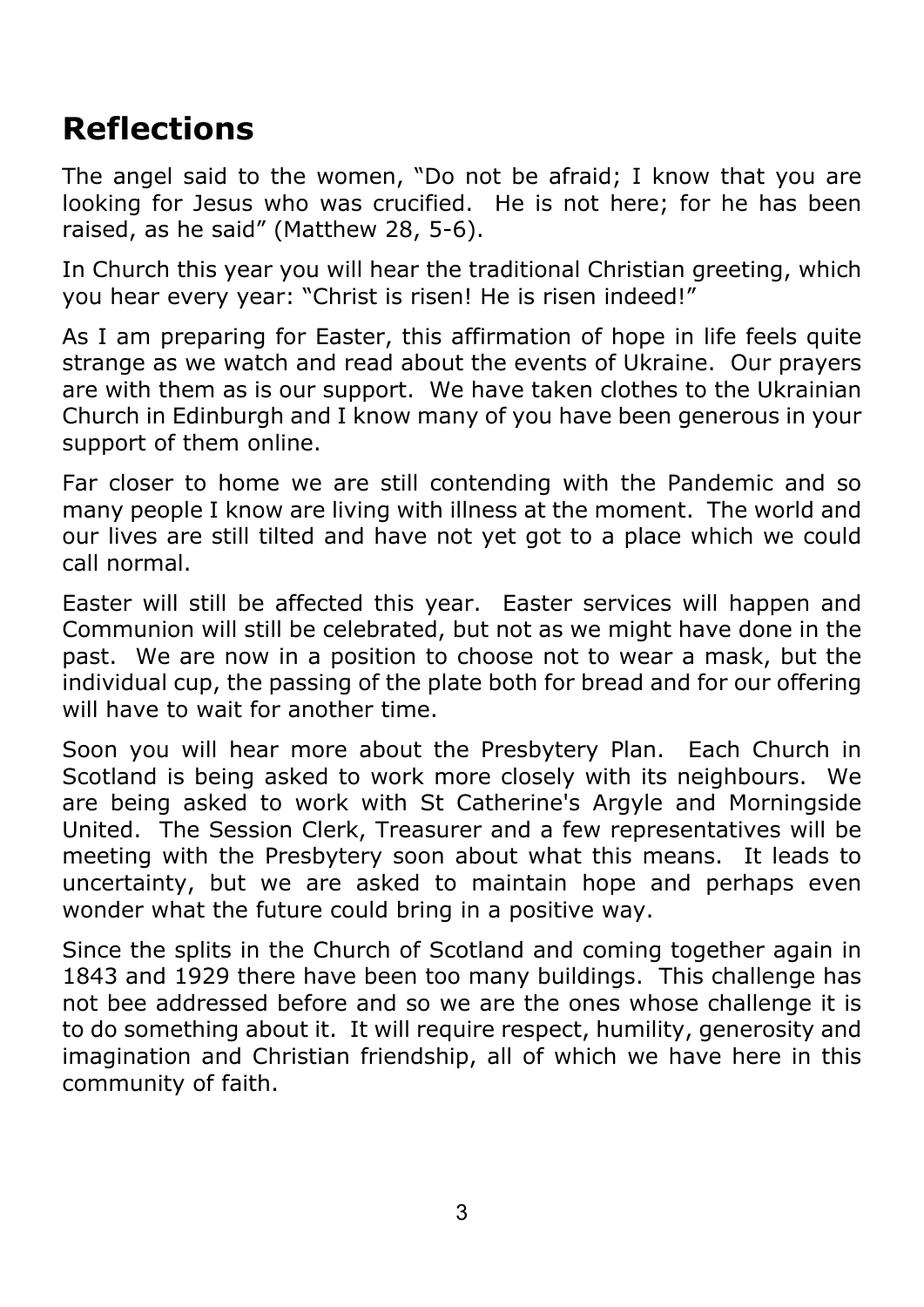Easter is a reminder that Christ loves and cares for the whole world, overcoming death and conquering fear and is with us every step of the way, no matter what we face or live through.

The tomb is empty; Christ is Risen!

Karen K Campbell

# **EASTER SERVICES 2022**

Maundy Thursday - 14th April

# 7pm

# **JOINT SERVICE AT MORNINGSIDE UNITED HOLY CORNER**

Good Friday - 15th April

#### MIDDAY

#### **WALK AROUND THE GRANGE CEMETERY**

7pm

# **GOOD FRIDAY SERVICE @ MSG**

Easter Saturday - 16th April

7pm

#### **TAIZE SERVICE @ MSG**

Easter Day - 17th April

#### 10:30am

# **HOLY COMMUNION AND THE CELEBRATION OF EASTER**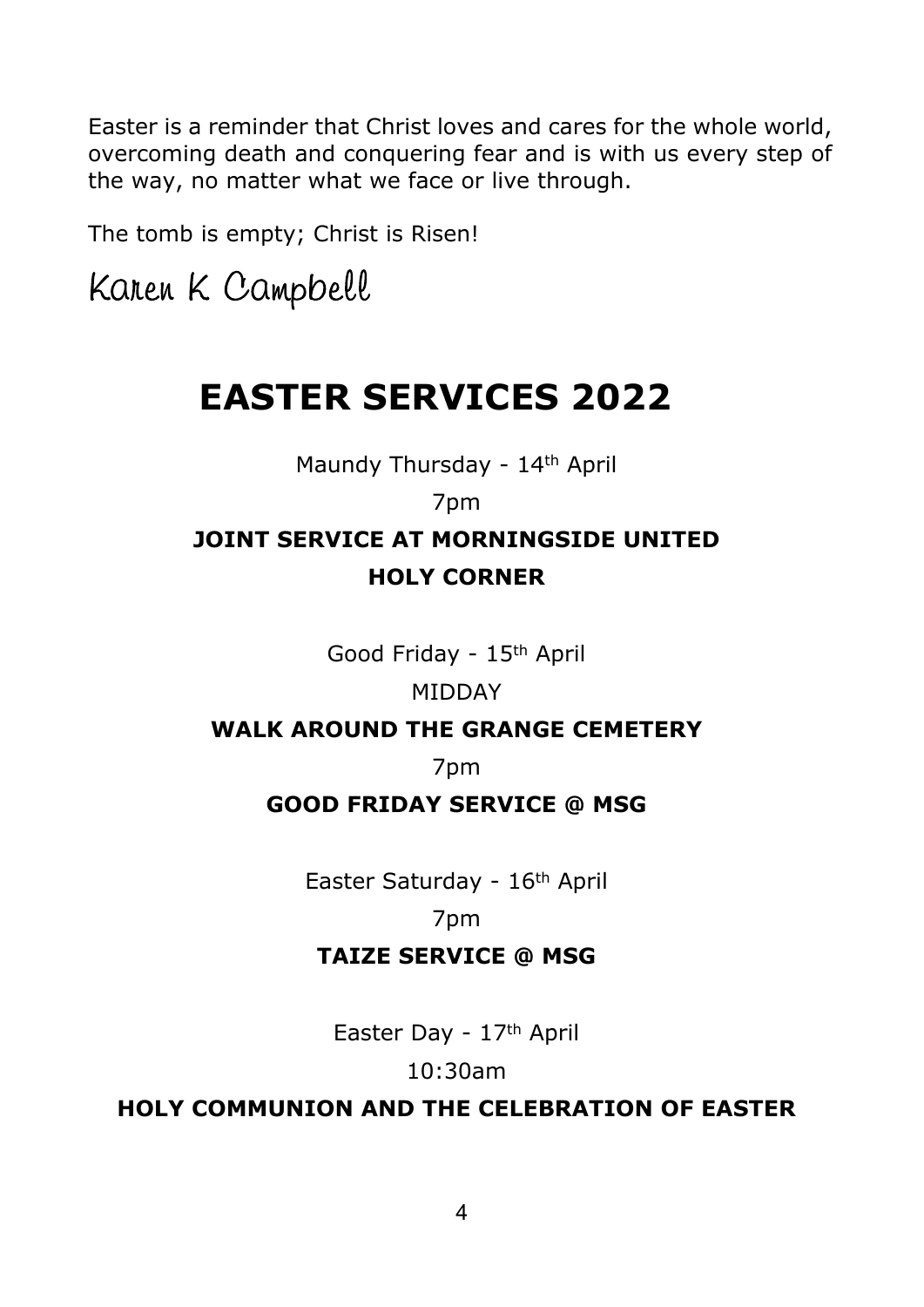# **CHURCH FAMILY & PARISH NEWS**

Last month The Shuttle reported the passing of Jean Calder, the following article is extracted from an obituary by Scottish Hockey telling the story of her involvement in the sport at all levels

"Even compared to those of the modern jet set, Jean Calder was an incredibly well-travelled person. Although many of these early journeys were by sea rather than by air. Much of this was as a player, umpire or official of the Scottish Women's Hockey Association. We of the hockey world join in the sadness of her family, her golf and bridge friends and neighbours on learning of her recent death, aged 92, following six months of two falls, hospitalisation and Care, but always with the hope of a return home, until sadly succumbing to Covid.

Born in Edinburgh in 1929, schooled at George Watsons, she naturally played for Women Watsonians, then East District – a forward before switching to left back in the Scottish team in 1957. There she played continuously, latterly as Vice-Captain, until deciding to retire from representative hockey on her appointment as Principal Lecturer in Physical Education at the newly established Callendar Park College of Education in Falkirk in 1964. After the threat of College closures, she accepted redundancy in 1978 and turned her attention again to the SWHA.

As well as the annual Home Countries fixtures, Jean had toured in Australia and New Zealand, South Africa, the USA and Canada, Holland, Belgium, France, Germany and Kenya, including the four yearly International Federation of Women's Hockey Associations Tournaments in Sydney, Amsterdam and Baltimore, USA.

Turning to administration, Jean became President of the SWHA in 1974 and during her three year term of office was hostess to the IFWHA Conference and Tournament in Edinburgh in 1975. This two week event must be a highlight in our history for all involved. In 1977 she was awarded the Queen's Jubilee Silver Medal in recognition of this undertaking.

In retirement Jean was widely travelled - to Kathmandu and trekking in the Himalayas to celebrate her 60th birthday, several Round the World trips and visits to many European countries as well as enjoying many different parts of Britain.

While mourning the loss of a good friend, we celebrate her long and well-lived life."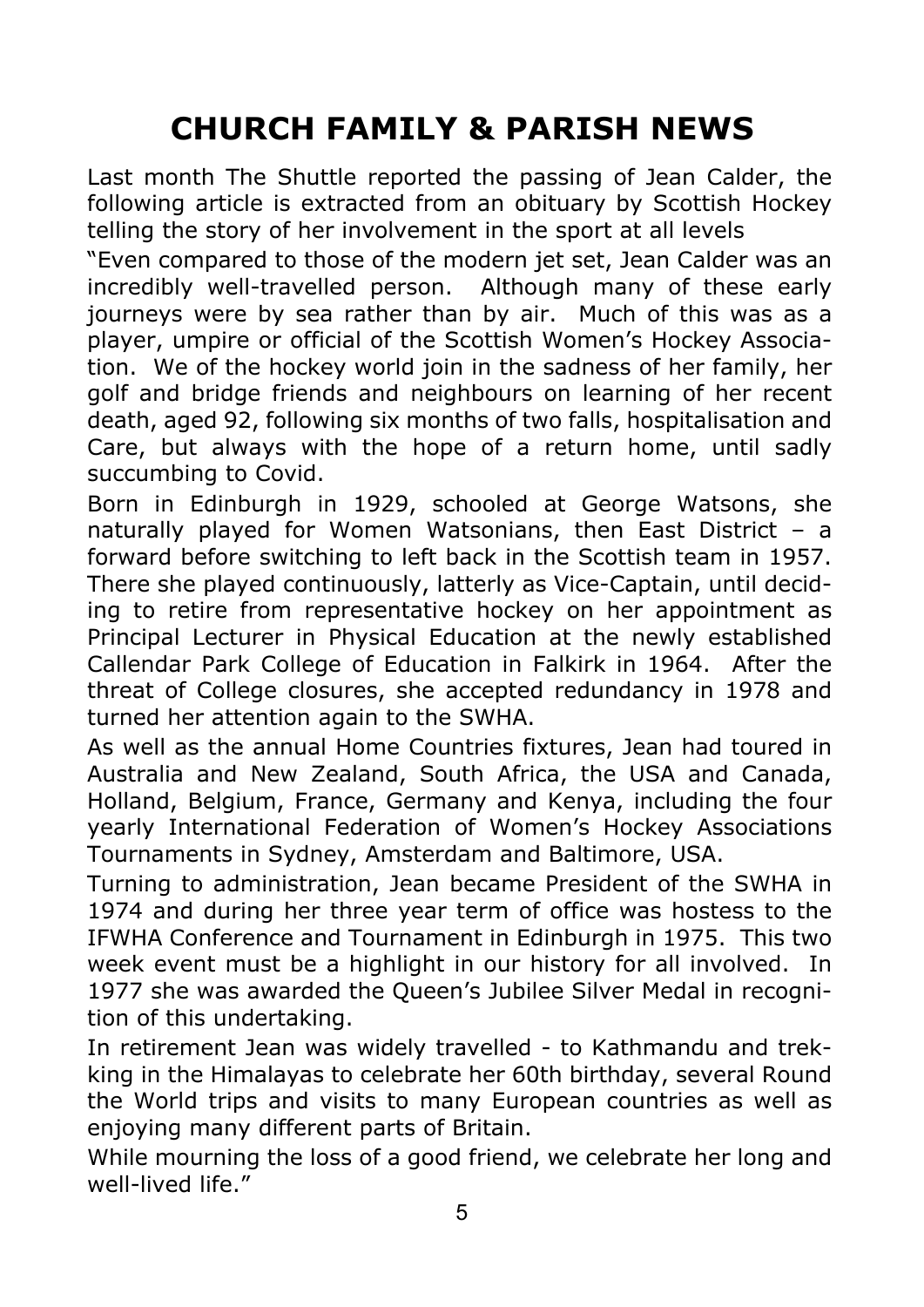# AROUND THE AISLES



**Flowers!** As we ease towards a reduction in Covid restrictions we can look forward to the return of flowers to adorn our services from Easter Sunday onwards. The Flower Convenors, Mhairi and Shirley will be delighted to hear from anyone who has a penchant for flower arranging or would like to develop their skill in the floral arts. Flowers in Marchmont St Giles are often donated in memory of a loved one or to mark a

special event, such as a birth or wedding anniversary.

Please contact Mhairi or Shirley *(details on the back page)* if you would like to be involved in adding colour to the life of Marchmont St Giles. Open to all ages and genders!

# **Southside Guild**



After a rocky start with restrictions, cancellations and working with seven churches the combined Guild has been growing in numbers.

Our last meeting for this session was last Tuesday with an inspiring speaker from Edinburgh City Mission.

Next Guild session begins on October 4th at Craigmillar Park Church hall. We have decided to keep meeting in the same place and in the first Tuesday of the month at 2 pm. This is to avoid confusion! We have people coming along from six churches. We are still hoping that people from Morningside United would like to join us.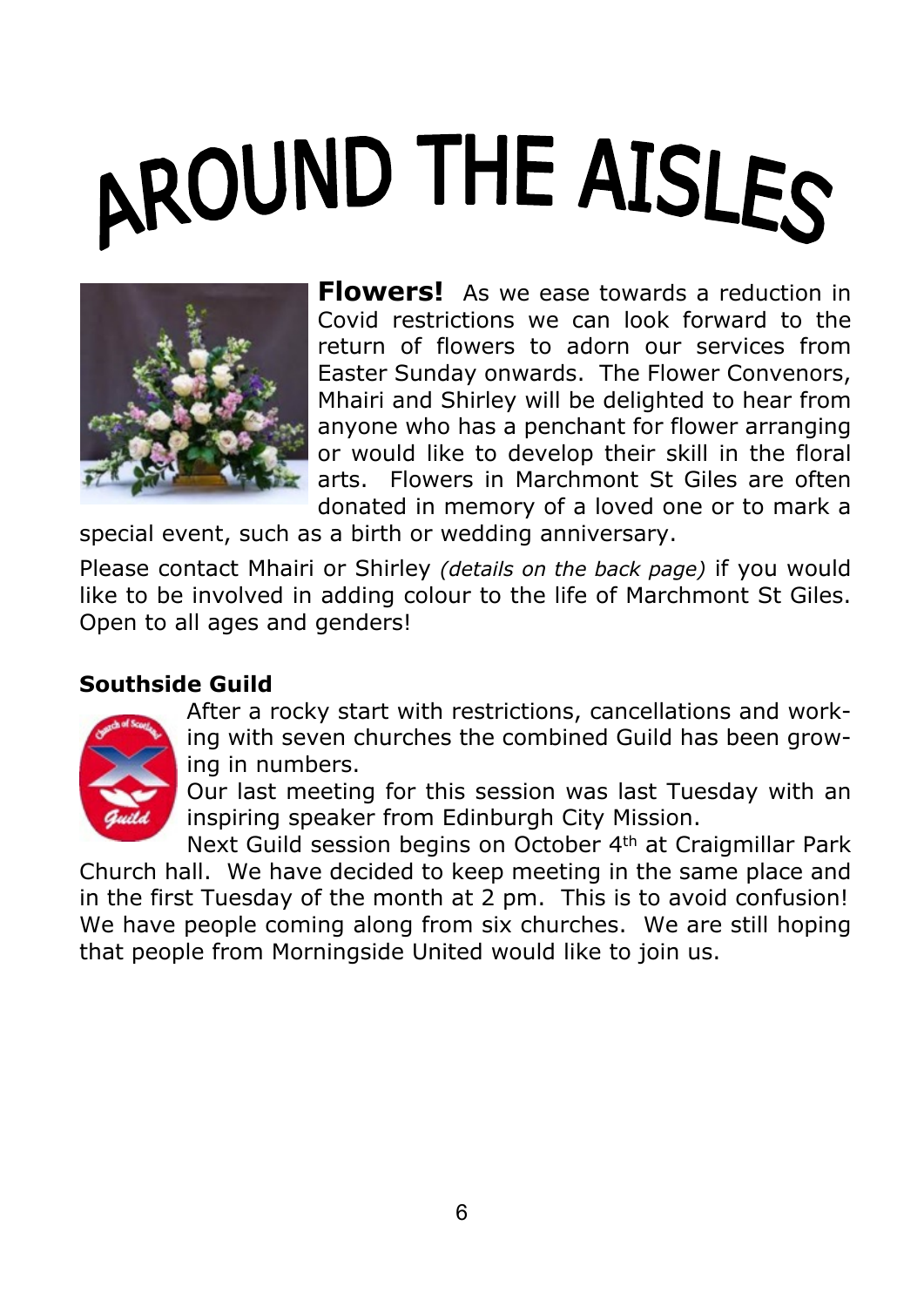# Lectionary

| <b>April</b> |                              | 25   | Psalm 122           |
|--------------|------------------------------|------|---------------------|
| 111          | Isaiah $42:1-9$              | 26   | Esther 8:1-17       |
|              | 12 Psalm 71:1-14             | 27   | Esther 9:1-5, 18-23 |
|              | 13 Isaiah 50:4-9a            | 28   | Psalm 30            |
| $ 14\rangle$ | Exodus 12:1-4, (5-10), 11-14 | 29   | Isaiah 6:1-4        |
|              | 15 Psalm 22                  | 30 I | Genesis $18:1-8$    |
| 16           | Job 14:1-14                  | May  |                     |
| l 17         | Acts 10:34-43                | 1    | John 21:1-19        |
| 18           | Psalm 118:1-2, 14-24         | 2    | Acts 9:19b-31       |
| 19           | Judges 4:17-23; 5:24-31a     | 3    | Ezekiel 1:26-2:1    |
| 20           | 2 Samuel 6:1-15              | 4    | Psalm 121           |
| 21           | 1 Samuel 17                  | 5    | Psalm 23            |
| 22           | Psalm 150                    | 6    | Ezekiel 20:39-44    |
| 23           | 1 Samuel 17:32-51            | 7    | Ezekiel 28:25-26    |
| 24           | Acts 5:27-32                 |      |                     |

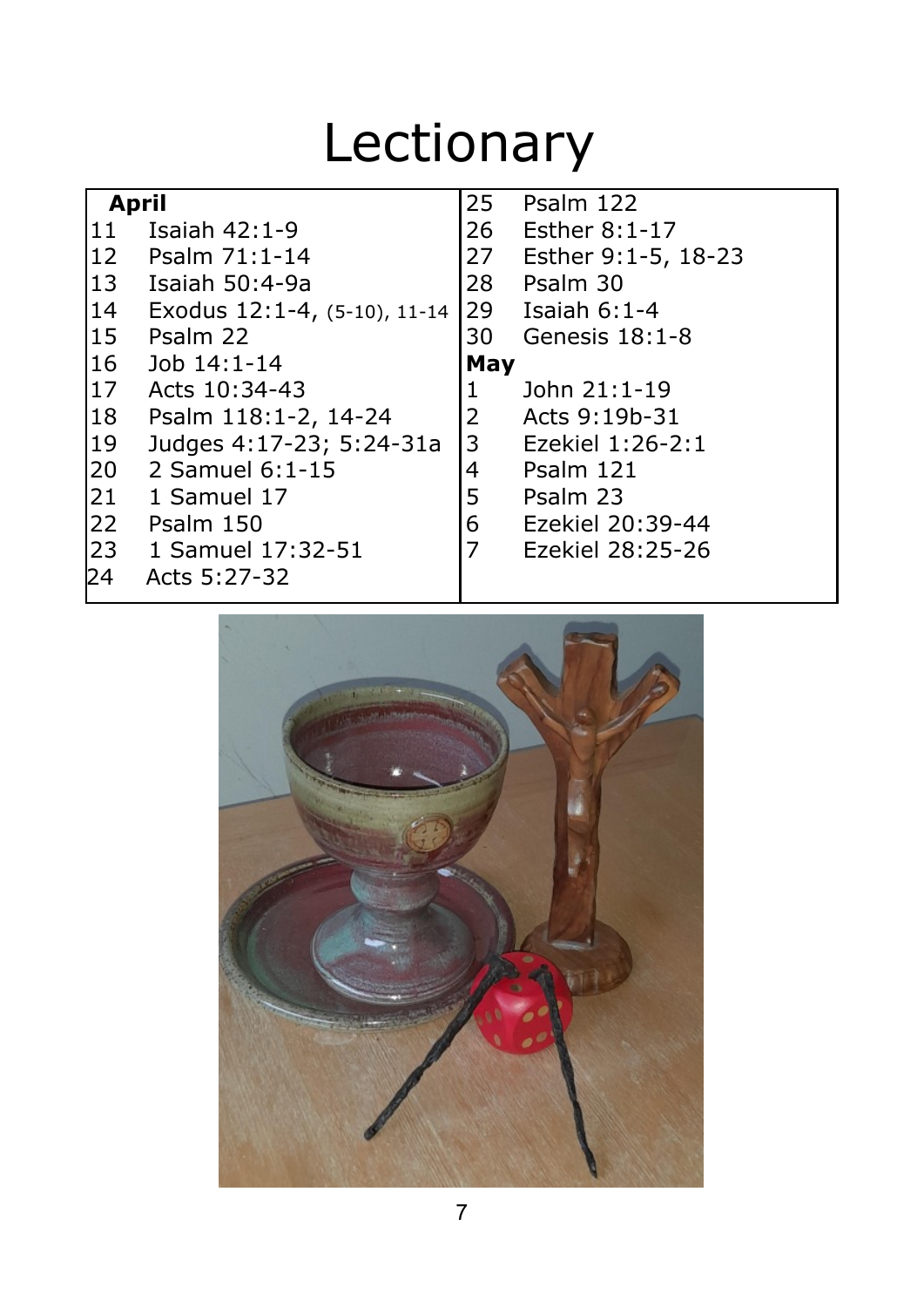# **A Prayer for Easter Day**

Christ in whom we live and move and have our being In the darkness You emerged: mystery incarnate incarnate resurrected; before the dawn before the women before a new epoch proclaimed: you left behind the betrayal and denial the cross and nails the dice and the bitter wine and you stepped out Christ crucified and risen; with the marks still on your body with the promise of eternity on your lips. This Easter Day, with our wounds and our baggage help us to step from what was to what could be to walk with intention to inspire inspite of the things we think hold us back to see You as the Hope of the world and the Love which surrounds us. This Easter Day, help us to celebrate Your victory over death which cannot hold us nor diminish us but promises that we will ever be held by You. Equally, good God, help us to raise prayers of concern where torture and murder reign where denial and betrayal are normal and people cower in fear, waiting in hope for a Resurrection to warm them in their darkness. Our prayers

we join with everyone from around this beautiful world AMEN**.**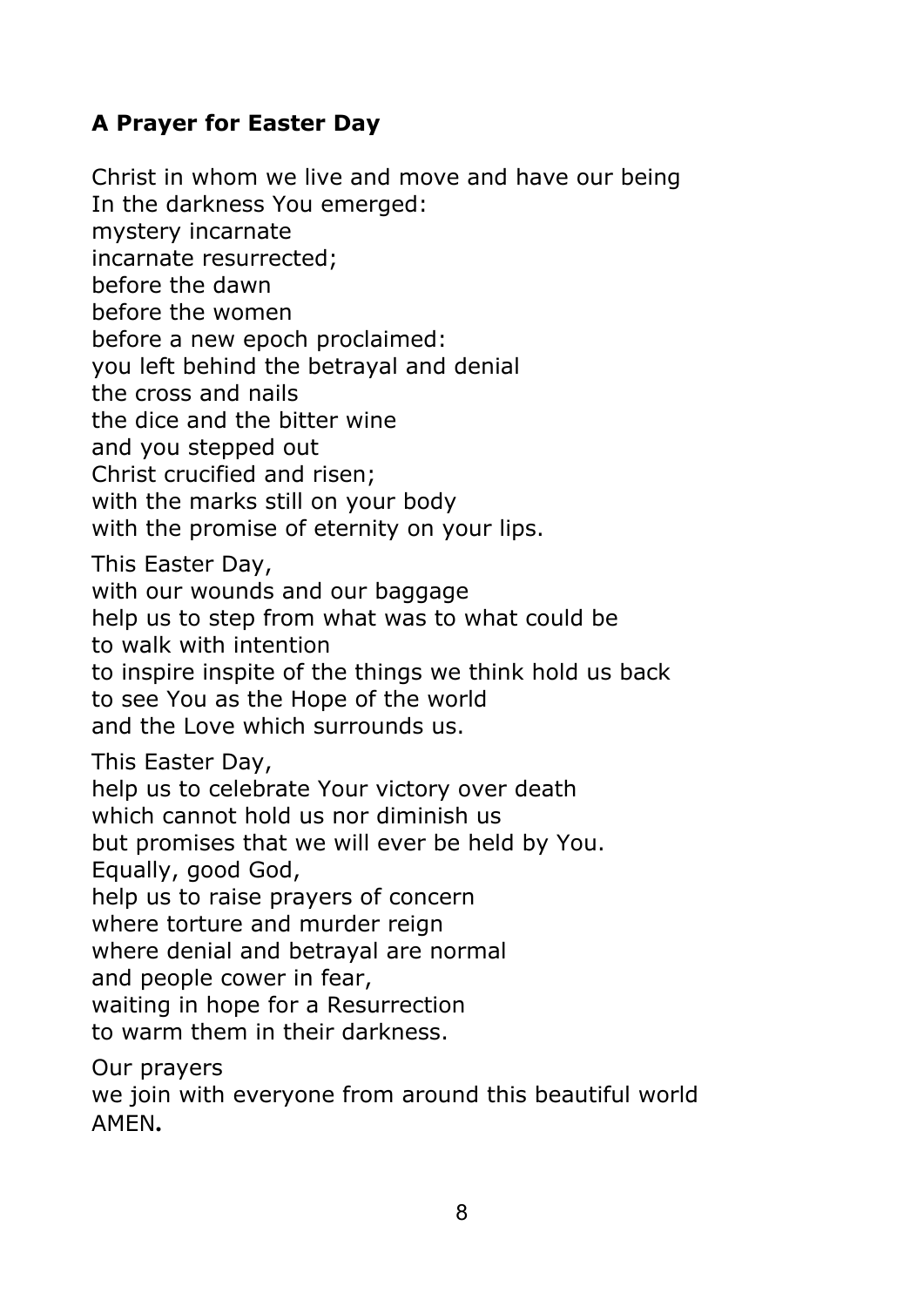# **MARCHMONT ST GILES' PLATINUM JUBILEE STREET PARTY FRIDAY 3rd JUNE MIDDAY-4PM**



# **AFTERNOON TEA, STALLS, ENTERTAINMENT, BBQ ALL WELCOME**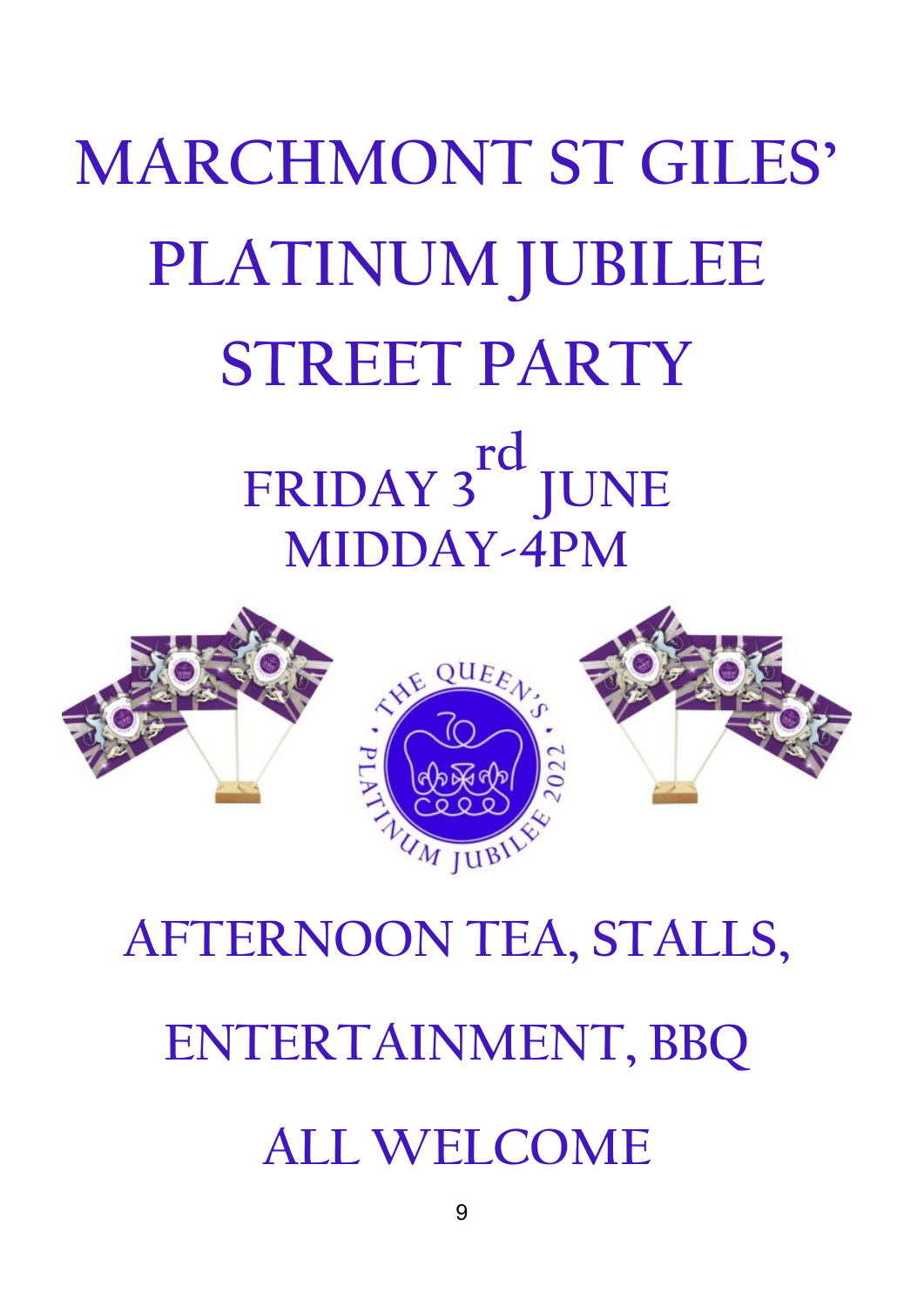**Easter** is one of the most significant festivals in the Christian calendar, where Christians celebrate the resurrection of Jesus Christ throughout the world. Easter around the globe is normally among the well-attended Sunday services with a massive number of people.

Just like all other festivals, Easter is celebrated in different ways with many exciting and fascinating activities.

In Africa, Easter is both a social and spiritual celebration. Churches are filled up and one could think church is compulsory for all Africans on that day. On Easter, families come together to feast and share a special meal which is usually a luxurious one like goat's meat or chicken.

However, in Ethiopia Easter is one of the most honoured festivals, celebrated after 55 days of fasting. Believers of the Ethiopian Orthodox Church offer daily prayers at the church and do not eat until 3pm apart from Saturday and Sunday when prayers are conducted early in the morning.

"In Rwanda, most families celebrate the Easter period by going to church and then on Easter Sunday we cook a special meal and invite over a few friends and relatives to share with us as we celebrate the resurrection of Jesus Christ," said Anastacia Teteli, a resident of Kimoronko.

In Europe, Easter is celebrated by lighting giant bonfires on hilltops and in churchyards on Easter Eve while in Britain it is celebrated through the exchange of Easter Eggs and other gifts like clothes, chocolates or holidays packages.

Easter in Portugal is celebrated with sweet bread called Folar da Pascoa. The bread is usually served at breakfast on Easter morning but more often as a dessert after Easter dinner.

Portuguese serve a meat plate at the dinner table as the feature dish on Easter Sunday. Roasted pork 'Leitao' is popular accompanied by roasted potatoes and other vegetables, along with fresh bread.

In France, Easter is known as Paques. The main celebration usually kicks off on Good Friday but in a grave mood. Church bells are not rung for three days to mourn the crucifixion of Jesus Christ.

Different countries may celebrate Easter in various ways but what is most important is to take time off and thank God for having given His life for us and remember His resurrection.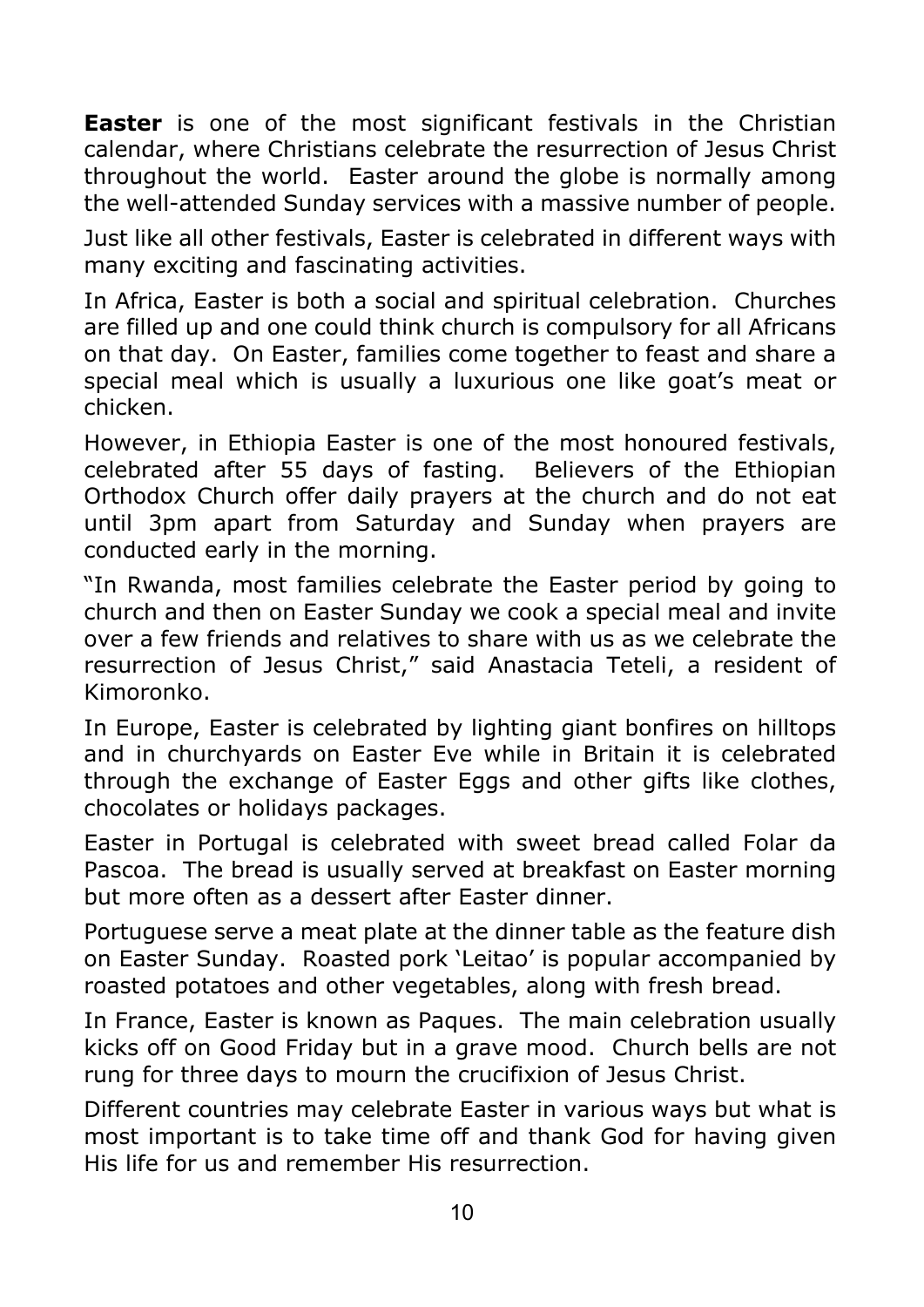# **More Easter Traditions from around the world**

**Fly Kites** This Good Friday tradition initially gained traction in Bermuda, where it's believed that a local schoolteacher used a kite to demonstrate Jesus's ascension into heaven for his students. Since then, Bermudians have flocked to Horseshoe Bay Beach for the annual Good Friday Kite Festival.



**Bake a Cake** This is the one non-negotiable Easter tradition. There should always be Easter cake. Simnel cake has been eaten since medieval times as both a rich, sweet treat and a symbolic ritual. The fruit cake is topped with eleven marzipan balls to represent the eleven apostles of Christ, minus Judas.

**Wear an Easter Bonnet**... with all the frills upon it! As the 1933 Irving Berlin song goes: "You'll be the grandest lady in the Easter parade."

**Watch a Classic** If you must watch something, make it a classic family film, like one of our favourite Easter movies, 1948's Easter Parade, starring Judy Garland and Fred Astaire.

**Make Hot Cross Buns** Adorned with crosses as a religious reminder, the traditional Easter treat has been made and enjoyed on Good Friday or Easter Sunday for decades.

**Make an Omele**t Residents of Haux, France, serve an enormous omelet on Easter Monday. They use more than 4,500 eggs and feed up to 1,000 people

**Red eggs in Greece** Easter is known around the world for multi-coloured, decorated eggs. But in Greece you will find only red eggs. Red is the colour of life, you see, as well as a representation of the blood of Christ. From ancient times, the egg has been a symbol of the renewal of life, and the message of the red eggs is victory over death

**Read the Easter Story** Easter candy and hunts are nice, but earlier generations remembered to reflect on the Easter story in the Bible, too.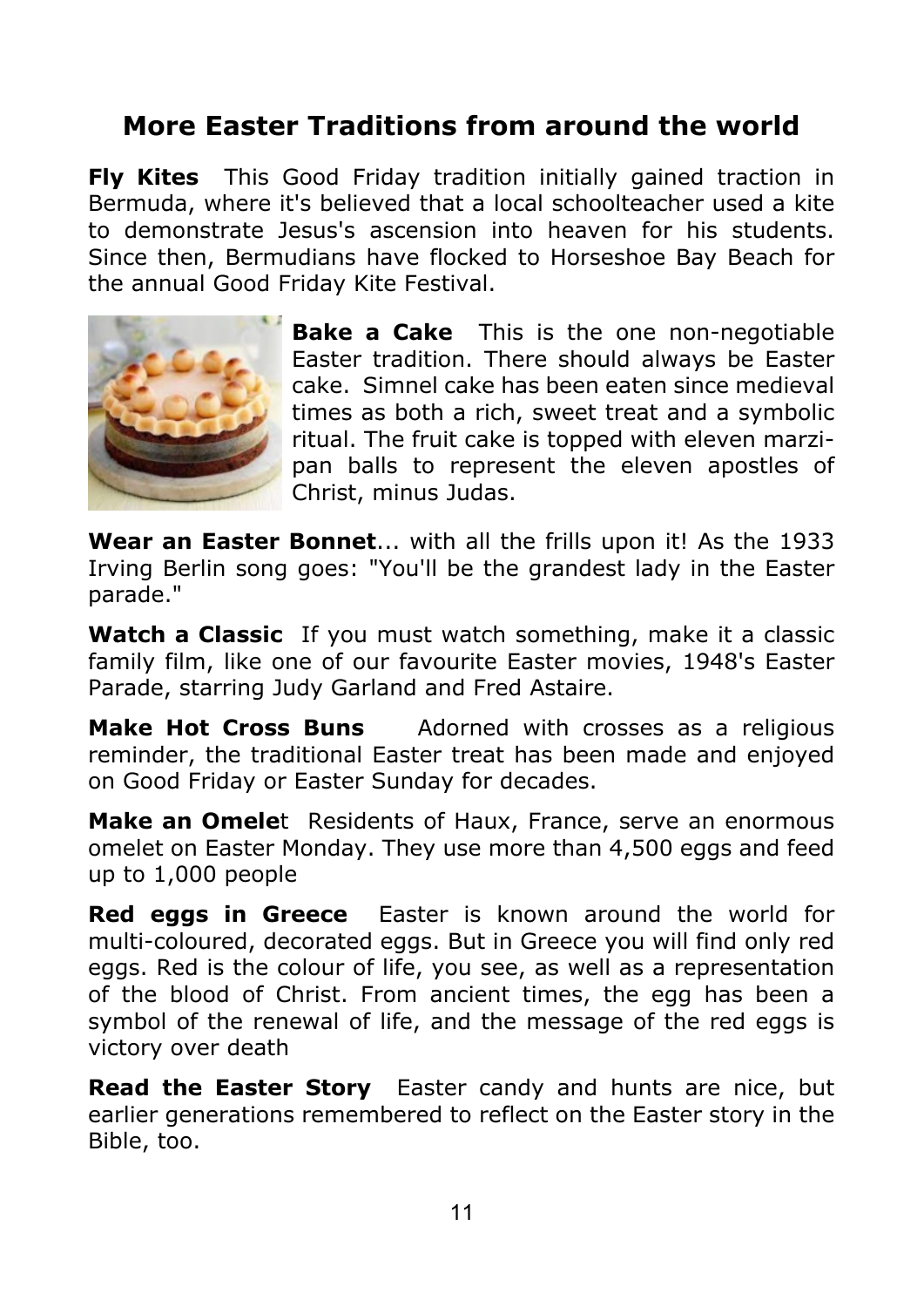# **Telephone of the Wind**



In a corner of the Pacific Northwest, muffled by moss and trees that are centuries-old, sits an out-of-place relic – a rotary phone that's connected to nothing, except the wind.

Every few weeks, Andre and Erin Sylvester and the rest of their young family trudge out to Priest Point Park, outside Olympia, Washington, to use that phone to call Joelle, their four-year-old daughter. Without warning, Joelle died last year from an infection.

But out here, Joelle is somehow there on the other end of the line.

"I, literally … I can hear her," said Andre.

Erin said, "I always feel lighter, ready to go back into the real world of, you know, without my daughter."

The phone mysteriously appeared shortly after Joelle died, put here by photographer and amateur carpenter Corey Dembeck as his way to grieve.

At a park in Washington State, a rotary telephone, not connected to any line, has become a tool for the grieving to connect with lost loved ones - a source of solace for those left behind.

"I just couldn't imagine if something like that happened to my daughter," Dembeck told correspondent Lee Cowan. "It was just something I had to do."

One of his own daughters was friends with Joelle – she's now five.

"I don't think I got, really got, how many people would really, really needed something like this," he said.

For weeks that phone was there, and few knew, but then word quietly spread. Soon, complete strangers were braving the Northwest rain, making the longest of long-distance calls.

Lori Provoe was one of them: "'When you're grieving, you look for any avenue to try to connect that you can, to make that emotional connection. And that's what the telephone, I thought, would do for me."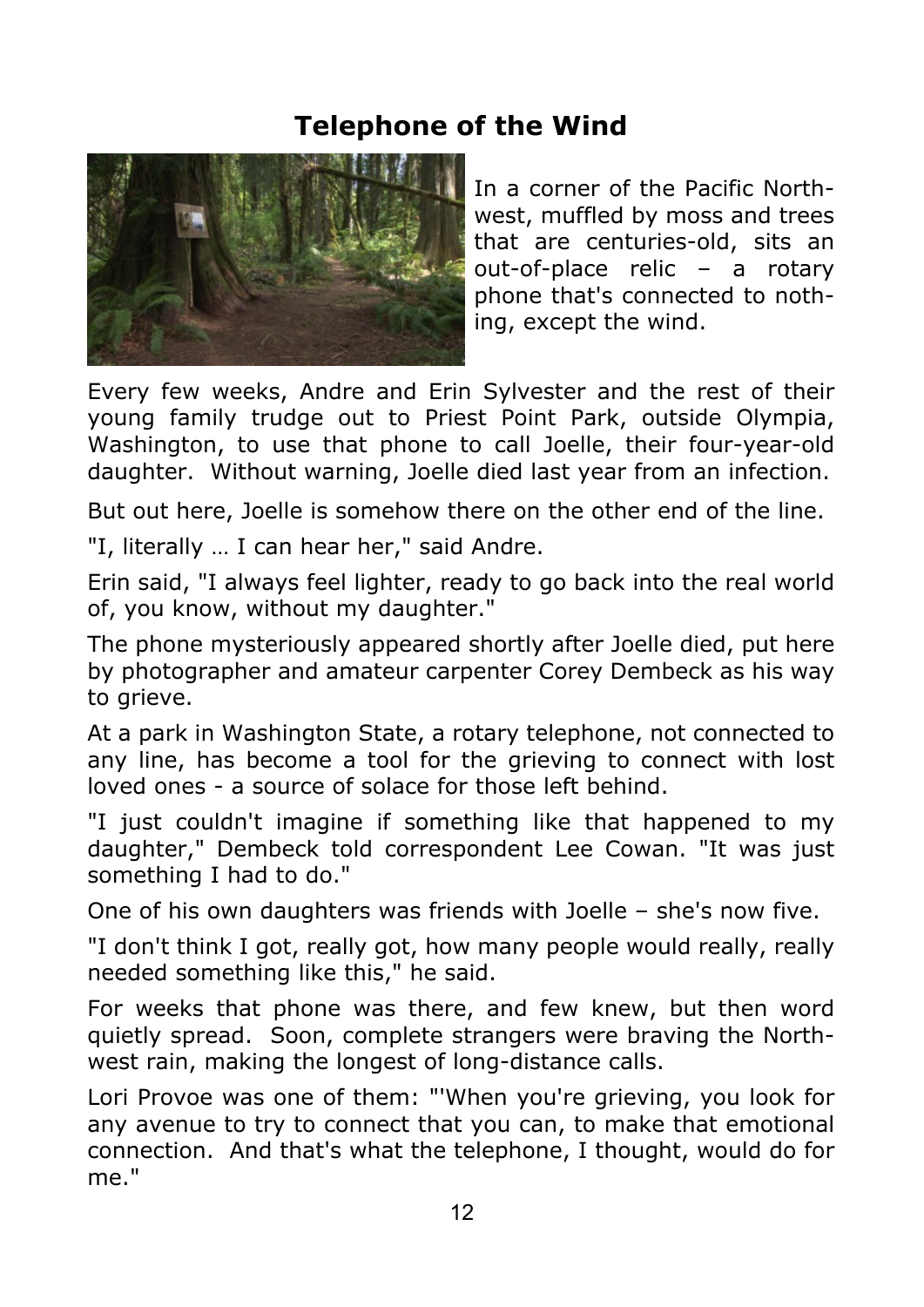Cowan asked, "And did it?"

"It did.

She lost her 27-year-old son Tyler last year. "Of course, it's very emotional," Provoe said. "As soon as you pick up the phone, the tears flow. And I've been out here several times, and it's been the same experience every time. I have Kleenex in my pocket. You can't explain why the emotions are flowing as soon as you pick up that phone, but they do."



The desire to connect with lost loved ones is universal, especially when the end comes so quickly. In 2011, in the wake of Japan's devastating tsunami, survivors started flocking to a small phone booth high on a hill, put there months earlier by a man who just wanted to talk to his

cousin who had died of cancer. all the lost souls who the sea never returned, that "Telephone of the Wind" became one of the few places to offer a kind of inexplicable solace.

That idea had blown across the Pacific. Corey Dembeck heard about it, and it stuck for reasons he still doesn't know. "I just thought it would be perfect for now, and as far as I know, at the time, there wasn't one that I knew of in the United States," he said.

Much to his surprise, that old phone helped Dembeck, too: "When my mom passed away, I never really, like, dealt with it, I guess."

The impulse to call her, he says, just came out of nowhere.

"Hey, Mom, it's me … I miss you …. and I guess I'll talk to you later. Bye. Love you."

The Sylvester family makes a call to the daughter they lost.

It makes no logical sense, to dial a phone connected to nothing, and yet for the Sylvesters and countless others, speaking their grief to the wind seems to offer a certain kind of connection that heals.

Erin Sylvester said, "I think one of the most dangerous things that you can do to yourself is to keep your feelings, whatever they are, locked up inside. Something so simple, an old rotary phone on a tree, it's just crazy how much impact that that has."

Whispers in the wind … you might not hear them, unless you listen.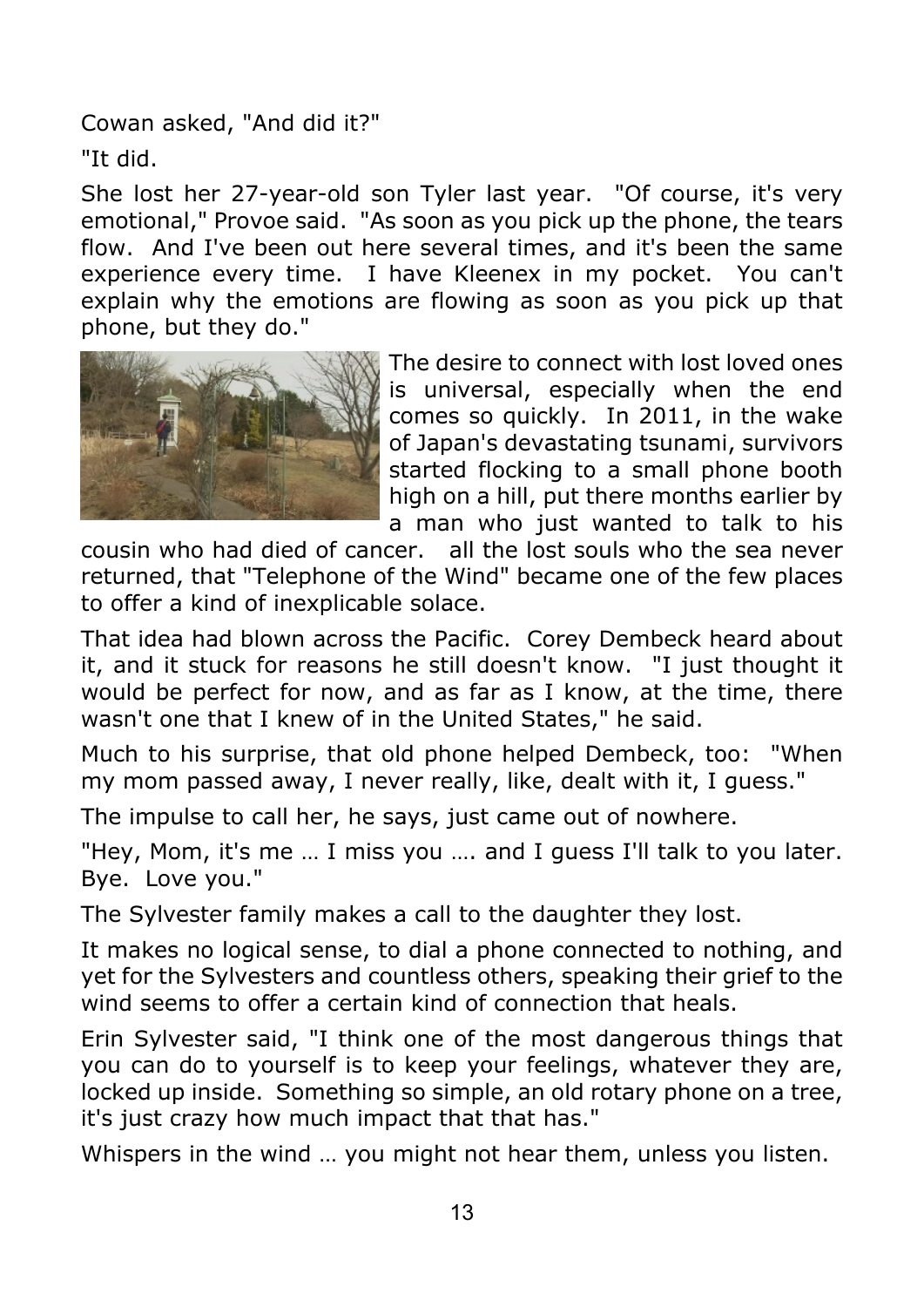# **FreshStart**

Our Mission is to 'help people make a home for themselves'. The words are simple, but behind those words are the passion and commitment of our staff, volunteers and donors to break the cycle of homelessness.

We have developed our Services to provide support for those who have been homeless with the following aims:

- 1. To enable people who have been homeless to resettle in their community;
- 2. To provide volunteering opportunities that offer practical and emotional support to our clients;
- 3. To help our clients develop life skills;
- 4. To involve church members and the wider community in our work to end homelessness

To support their services and raise funds FreshStart undertakes a number of activities, this year they are promoting an amazing cycle event - **'Ride to the Sun'** www.ridetothesun.co.uk . The challenge involves cycling the one hundred miles from Carlisle to Cramond overnight, arriving in time to see the sunrise on Sunday 26<sup>th</sup> June.

They have also developed an opportunity to donate through JustGiving using a QR code. Scan the code with your phone and follow the directions or you can donate by text. All you have to do to donate £5 is text FRESHST to 70970, this will be added to your phone bill.



They also operate the Fresh Start Your Local Pantry which was set up in 2020 in order to provide the local community with 'food with dignity' and as part of our new community Hub.

For a small weekly subscription of £4.50 or £18 for 4 weeks, members of this pantry will be able to buy food, including fresh fruit and vegetables and store cupboard favourites that will often value £15-20 or more!

And following the completion of their kitchen in November and the relaxation of Covid restrictions they have been able to hold cooking sessions and Community Meals in the Hub for local families.

Finally there is excitement about Lauriston Farm. There are ambitious plans to develop the 100 acre farm into an urban food production and community hub to include 40 allotments, an organic market garden,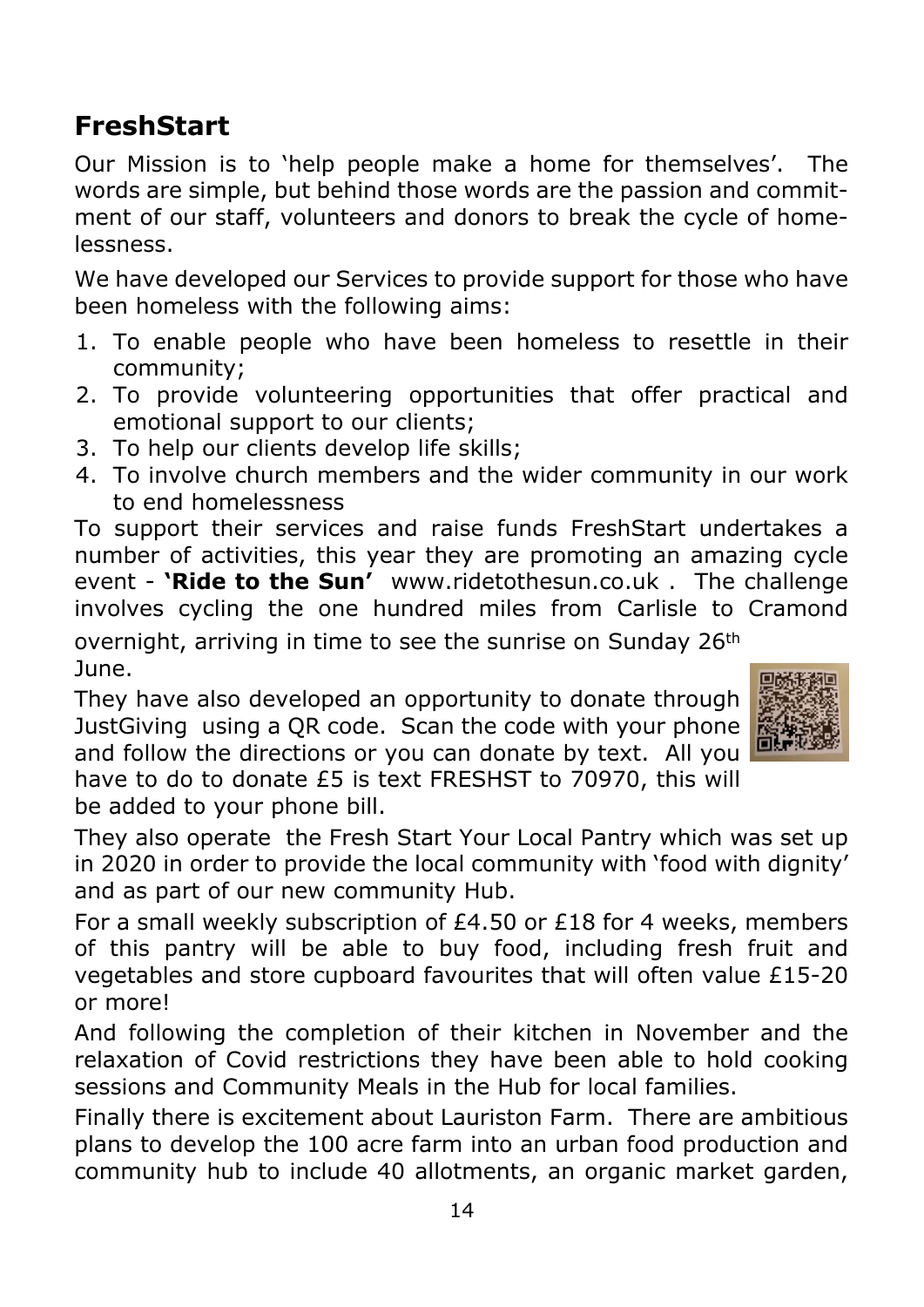# And finally …….



An Irish Blessing

May God grant you always a sunbeam to warm you A moonbeam to charm you A sheltering angel so nothing can harm you. Laughter to cheer you Faithful friends near you and whenever you pray, heaven to hear you